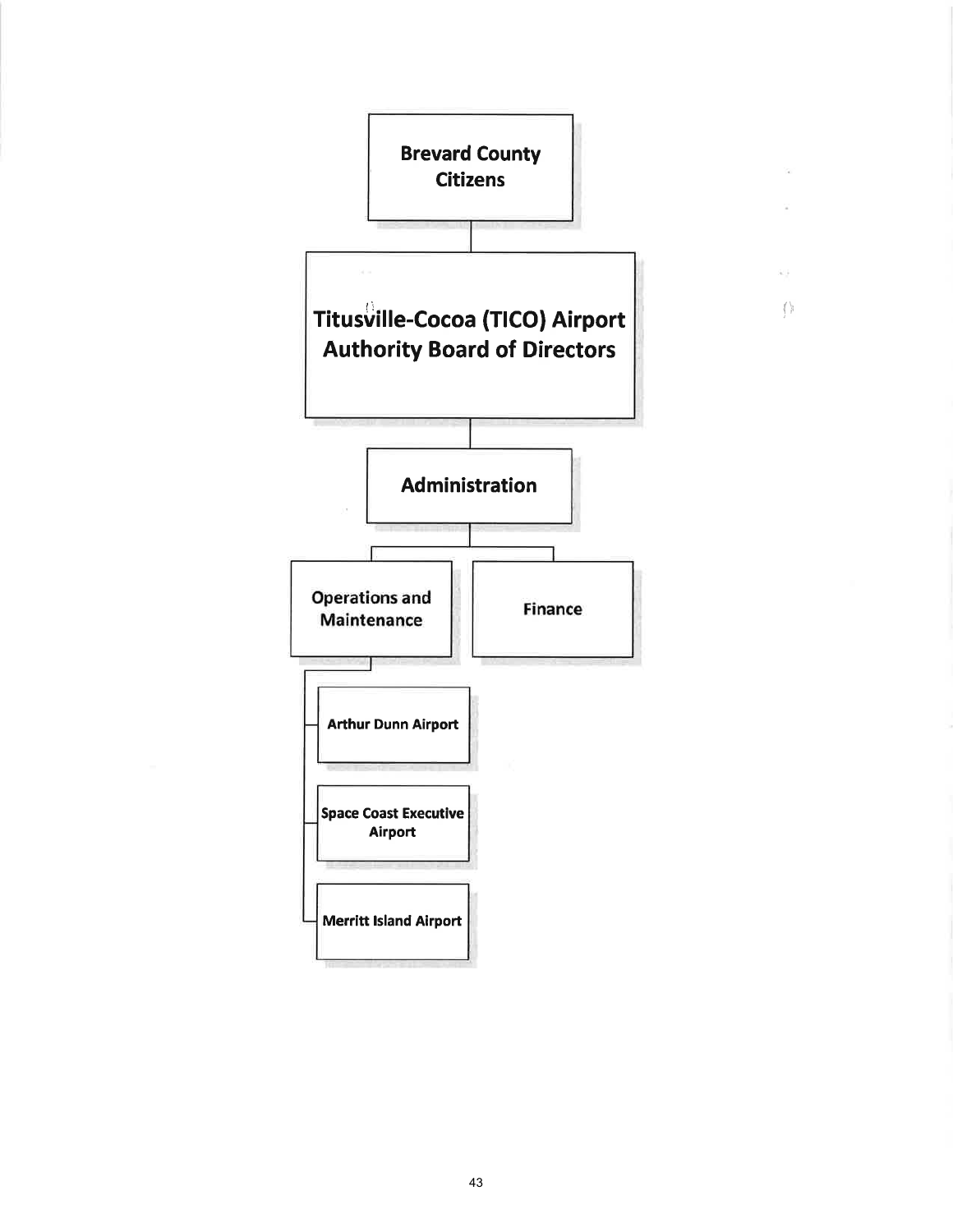## TITUSVILLE-COCOA AIRPORT AUTHORITY



# **ADOPTED BUDGET FY2018-2019** \$2,369,445

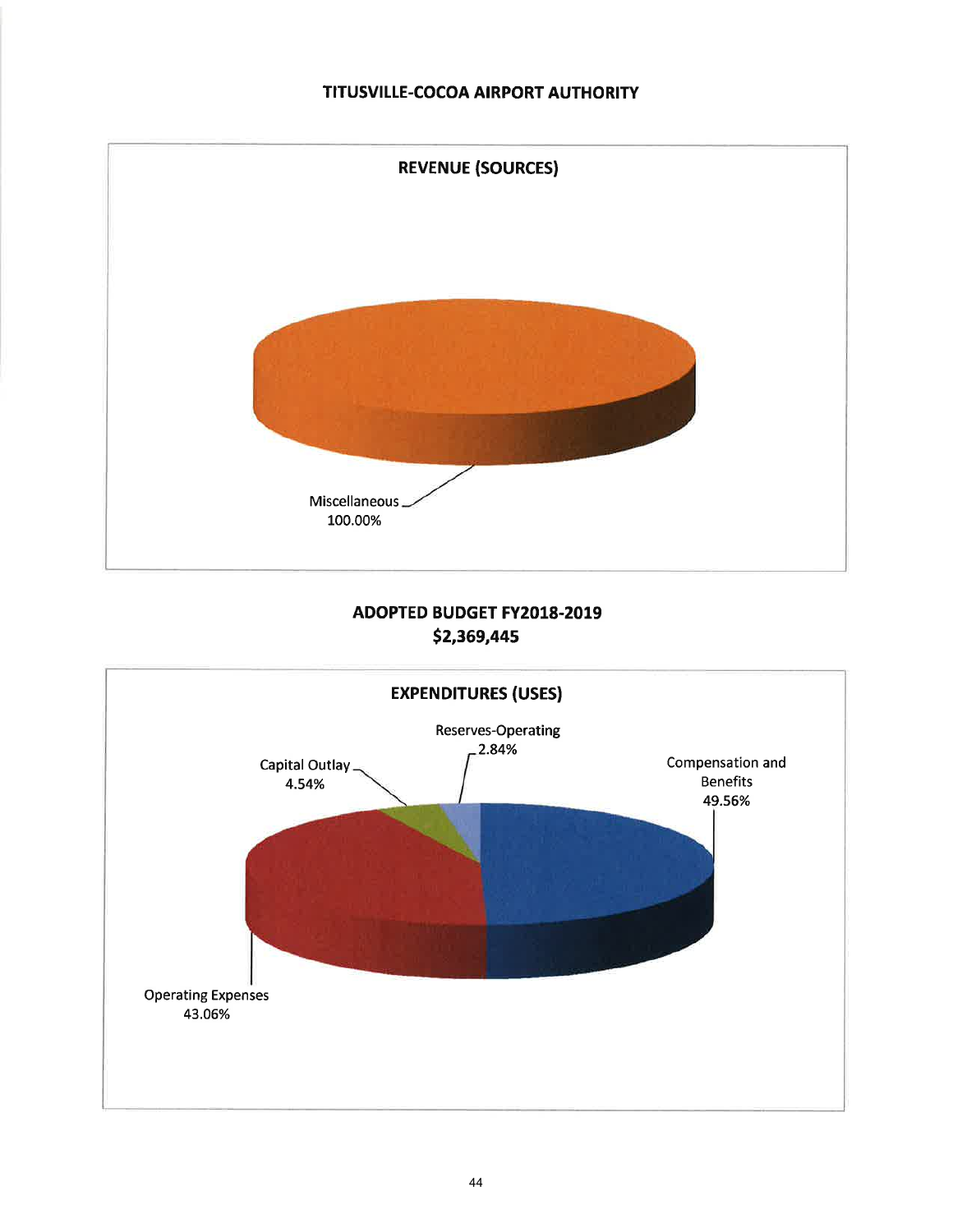## **TITUSVILLE-COCOA AIRPORT AUTHORITY SUMMARY**

### MISSION STATEMENT:

To advance Brevard County as the Premier Corporate/General Aviation Gateway in Central Florida Business Commerce

#### PROGRAMS AND SERVICES:

#### ACCOMPLISHMENTS, INITIATIVES, TRENDS AND ISSUES AND SERVICE LEVEL IMPACTS:

Accomplishments:

N/A

lnitiatives:

- o Arthur Dunn Airpark operations, maintenance, and improvements
- . Space Coast Regional Airport operations, maintenance, and improvements. Projects include replacement of Runway End Identifier Lights, as well as repair and upgrade of the entire airfield's lighting infrastructure

over

o Merritt lsland Airport operations, maintenance, and improvements. Projects include begin construction of 8 Box Hangars, and repair and improve Runway 11/29

#### Trends and lssues:

The Titusville-Cocoa Airport Authority is a subordinate tax district of Brevard County. The Board of County Commissioners authorizes the tax levy, although no taxes have been levied for the Airport Authority since FY 2005-2006. Revenue producing and infrastructure projects that ensure the continued self-sufficiency of the Titusville-Cocoa Airport Authority are high priorities. The Authority will continue to play an important role in the economic development activities in Brevard County.

Seruice Level lmpocts:

N/A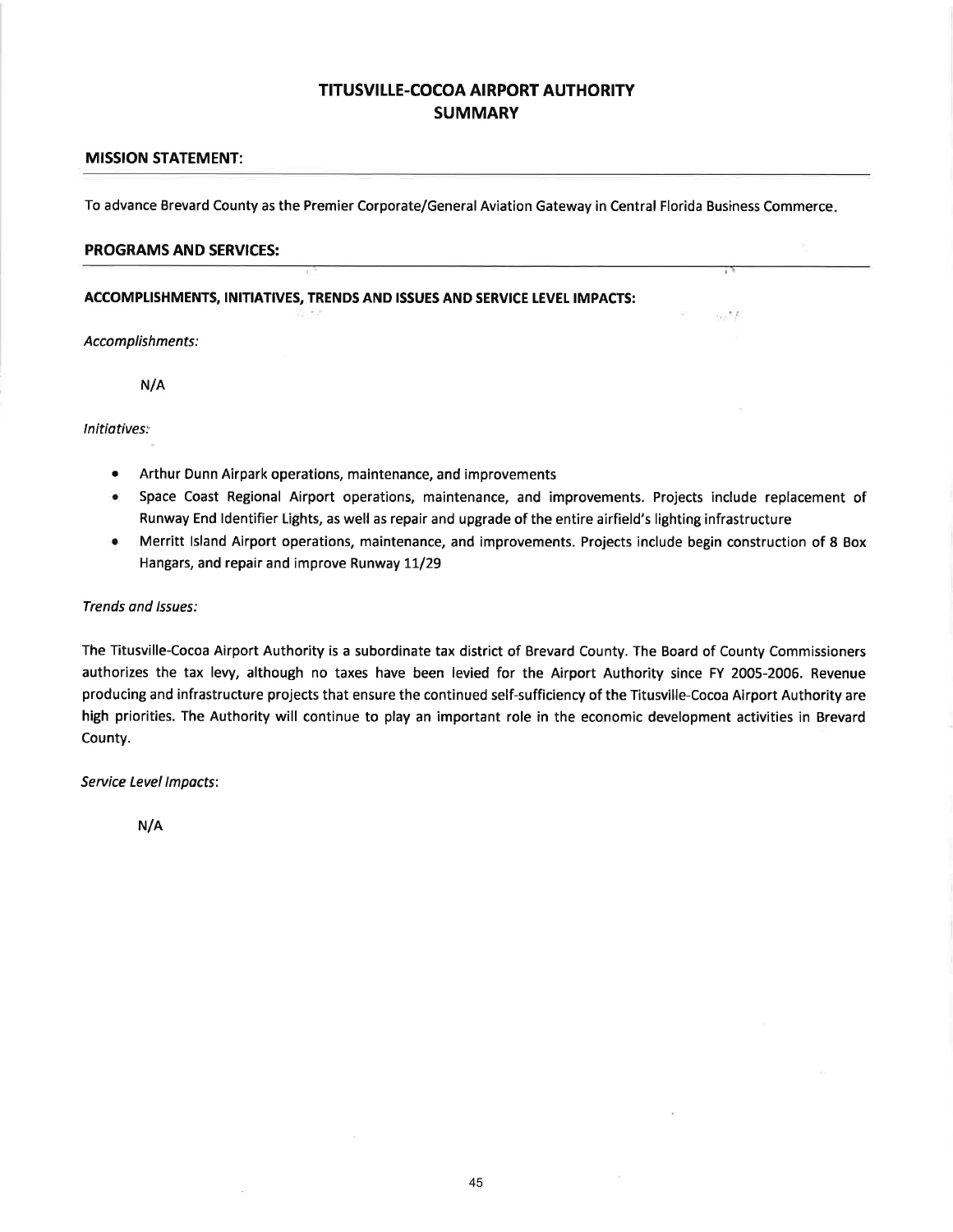### TITUSVILLE-COCOA AIRPORT AUTHORITY: SUMMARY

#### PROGRAM REVENUES AND EXPENDITURES

|                                  | <b>Current</b> |               | <b>Adopted</b> |                   |              |
|----------------------------------|----------------|---------------|----------------|-------------------|--------------|
|                                  | <b>Actual</b>  | <b>Budget</b> | <b>Budget</b>  |                   | %            |
|                                  | FY2016-2017    | FY2017-2018   | FY2018-2019    | <b>Difference</b> | Inc/(Dec)    |
|                                  |                |               |                |                   |              |
| <b>REVENUES:</b>                 |                |               |                |                   |              |
| Taxes                            | \$0            | \$0           | \$0            | \$0               | 0.00%        |
| Permits, Fees & Spec. Assess.    | \$0            | \$0           | \$0            | \$0               | 0.00%        |
| Intergovernmental                | \$0            | \$0           | \$0            | \$0               | 0.00%        |
| Charges for Services             | \$0            | \$0           | \$0            | \$0               | 0.00%        |
| Fines and Forfeits               | \$0            | \$0           | \$0            | \$0               | 0.00%        |
| Miscellaneous                    | \$0            | \$2,558,265   | \$2,578,890    | \$20,625          | 0.81%        |
| <b>Statutory Reduction</b>       | \$0            | \$0           | \$0            | \$0               | 0.00%        |
| <b>Operating Revenues</b>        | \$0            | \$2,558,265   | \$2,578,890    | \$20,625          | 0.81%        |
| <b>Balance Forward</b>           | \$0            | \$0           | \$0            | \$0               | 0.00%        |
| Transfers - General Revenue      | \$0            | \$0           | \$0            | \$0               | 0.00%        |
| Transfers - Other                | \$0            | \$0           | (5209, 445)    | ( \$209, 445)     | 0.00%        |
| Other Finance Source             | \$0            | \$0           | \$0            | \$0               | 0.00%        |
| <b>Non-Operating Revenues</b>    | \$0            | \$0           | (5209, 445)    | ( \$209, 445)     | 0.00%        |
|                                  |                |               |                |                   |              |
| <b>TOTAL REVENUES</b>            | \$0            | \$2,558,265   | \$2,369,445    | ( \$188, 820]     | (7.38%)      |
| <b>EXPENDITURES</b>              |                |               |                |                   |              |
| <b>Compensation and Benefits</b> | \$0            | \$1,175,303   | \$1,174,181    | (51, 122)         | (0.10%)      |
| <b>Operating Expenses</b>        | \$0            | \$917,269     | \$1,020,385    | \$103,116         | 11.24%       |
| Capital Outlay                   | \$0            | \$182,500     | \$107,500      | (575,000)         | $(41.10\%)$  |
| <b>Grants and Aid</b>            | \$0            | \$0           | \$0            | \$0               | 0.00%        |
| <b>Operating Expenditures</b>    | \$0            | \$2,275,072   | \$2,302,066    | \$26,994          | 1.19%        |
| <b>CIP</b>                       |                |               |                |                   |              |
|                                  | \$0            | \$0           | \$0            | \$0               | 0.00%        |
| Debt Service                     | \$0            | \$183,911     | \$0            | ( \$183, 911]     | $(100.00\%)$ |
| Reserves-Operating               | \$0            | \$64,282      | \$67,379       | \$3,097           | 4.82%        |
| Reserves - Capital               | \$0            | \$35,000      | \$0            | ( \$35,000]       | $(100.00\%)$ |
| Reserves - Restricted            | \$0            | \$0           | \$0            | \$0               | 0.00%        |
| Transfers                        | \$0            | \$0           | \$0            | \$0               | 0.00%        |
| Non-Operating Expenditures       | \$0            | \$283,193     | \$67,379       | ( \$215, 814]     | (76.21%)     |
| <b>TOTAL EXPENDITURES</b>        | \$0            | \$2,558,265   | \$2,369,445    | ( \$188, 820]     | (7.38%)      |
| <b>PERSONNEL:</b>                |                |               |                |                   |              |
| <b>Full-time positions</b>       | 0.00           | 0.00          | 0.00           | 0.00              | 0.00%        |
| <b>Part-time Positions</b>       | 0.00           | 0.00          | 0.00           | 0.00              | 0.00%        |
| <b>Full-time Equivalent</b>      | 0.00           | 0.00          | 0.00           | 0.00              | 0.00%        |
| <b>Temporary FTE</b>             | 0.00           | 0.00          | 0.00           | 0.00              | 0.00%        |
| Seasonal FTE                     | 0.00           | 0.00          | 0.00           | 0.00              | 0.00%        |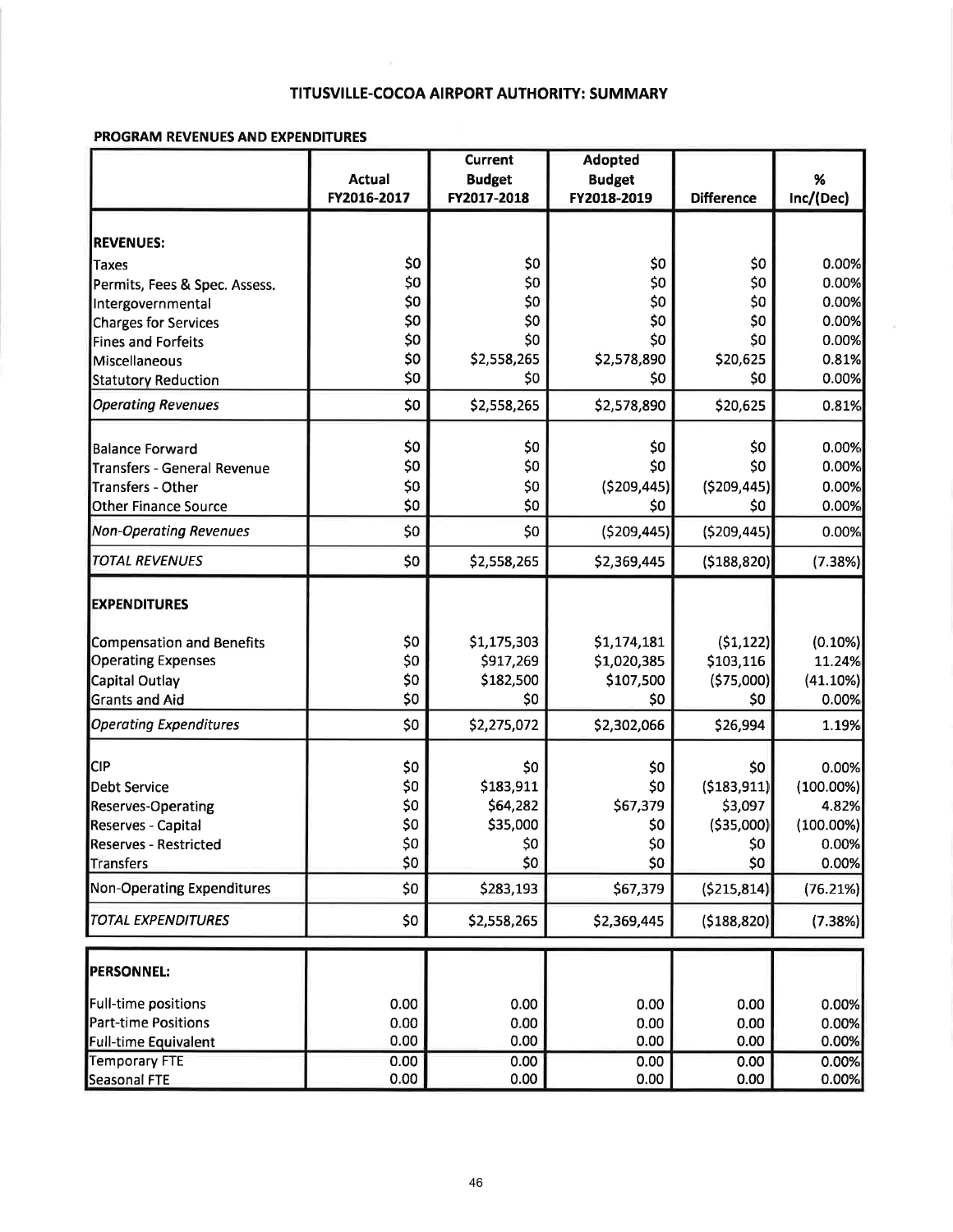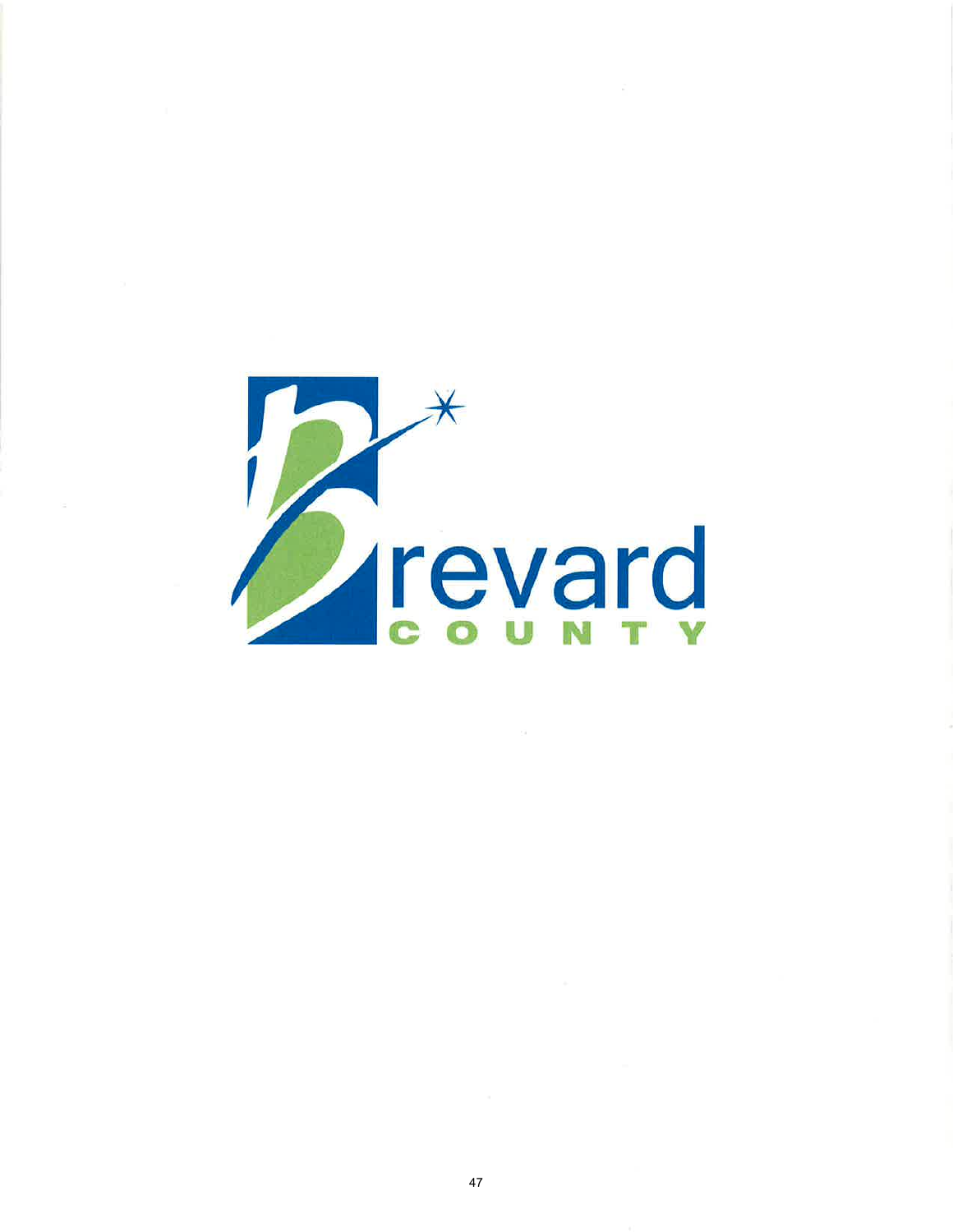# TITUSVILLE-COCOA AIRPORT AUTHORITY: BUDGET VARIANCES

VARIANCE % VARIANCE EXPLANATION

REVENUES

|                                                        | %00.0        | 0\$         | Other Finance Source          |
|--------------------------------------------------------|--------------|-------------|-------------------------------|
| Reflective of a loan that was paid off in FY 2017-2018 | %00'0        | (Str'60Z\$) | Transfers - Other             |
|                                                        | %00.0        | 0\$         | Transfers - General Revenue   |
|                                                        | %00.0        | 0\$         | <b>Balance Forward</b>        |
|                                                        | %00.0        | 0\$         | Statutory Reduction           |
| Due to increase in rental revenue                      | <b>%I8.0</b> | \$20,625    | Miscellaneous                 |
|                                                        | %00.0        | 0\$         | Fines and Forfeits            |
|                                                        | %00.0        | 0\$         | Charges for Services          |
|                                                        | %00.0        | 0\$         | Intergovernmental             |
|                                                        | %00.0        | 0\$         | Permits, Fees & Spec. Assess. |
|                                                        | %00.0        | 0\$         | <b>ZexeT</b>                  |
|                                                        |              |             |                               |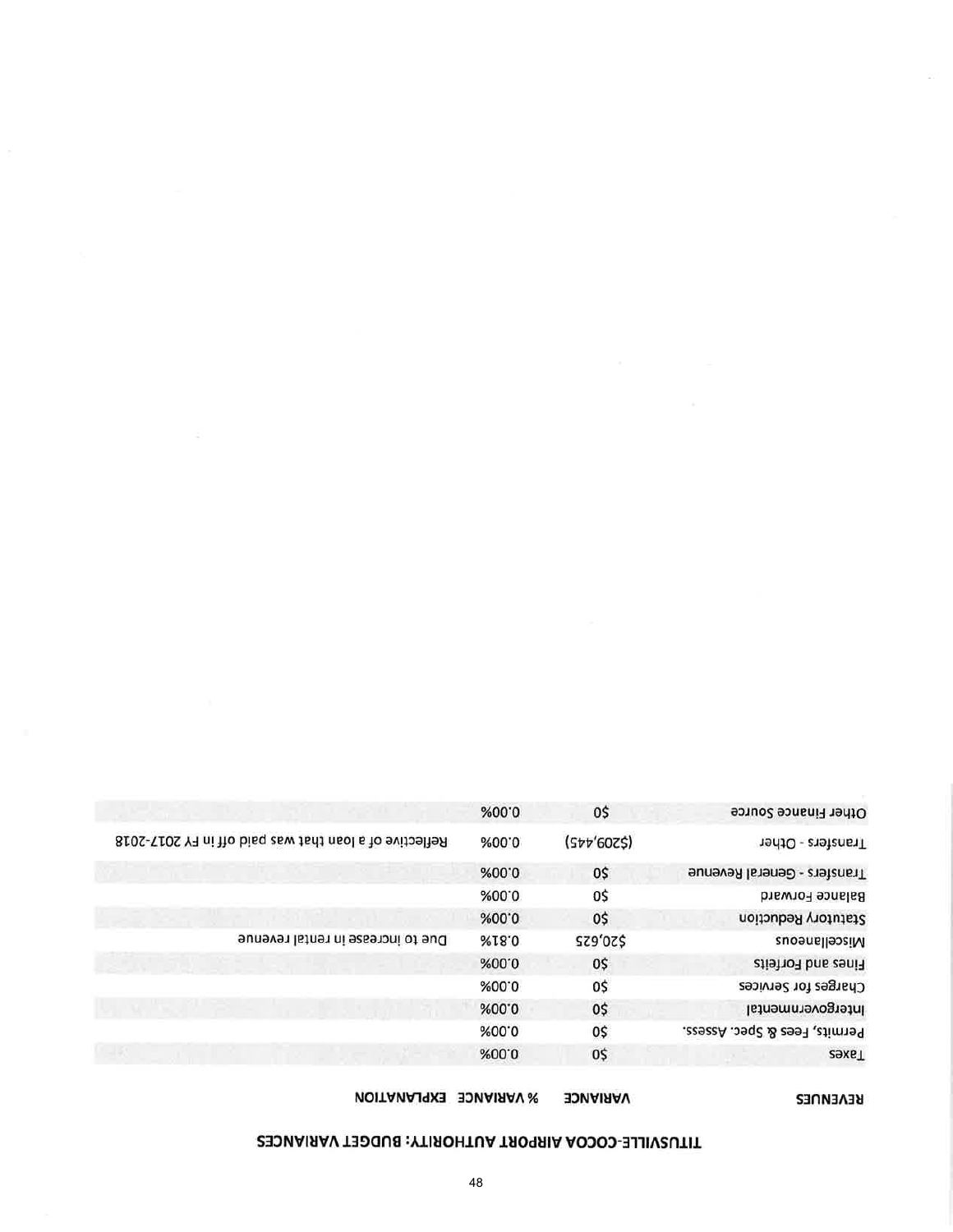## TITUSVILLE-COCOA AIRPORT AUTHORITY: BUDGET VARIANCES

| <b>EXPENDITURES</b>              | <b>VARIANCE</b> | <b>% VARIANCE</b> | <b>EXPLANATION</b>                                                                            |
|----------------------------------|-----------------|-------------------|-----------------------------------------------------------------------------------------------|
| <b>Compensation and Benefits</b> | (51, 122)       | $(0.10\%)$        | Due to the retirement of a long term employee,<br>replacement no compensated at the same rate |
| <b>Operating Expenses</b>        | \$103,116       | 11.24%            | Due primarily to an increases in repair and<br>maintenance, utilities services and legal fees |
| <b>Capital Outlay</b>            | (\$75,000)      | (41.10%)          | Reduced to cover high cost of Repair and Maintenance<br>in FY 2018-2019                       |
| <b>Grants and Aid</b>            | \$0             | 0.00%             |                                                                                               |
| <b>CIP</b>                       | \$0             | 0.00%             |                                                                                               |
| <b>Debt Service</b>              | (5183, 911)     | (100.00%)         | Reflective of a loan that was paid off in FY 2017-2018                                        |
| <b>Reserves-Operating</b>        | \$3,097         | 4.82%             | To cover future increase in Repair and Maintenance for<br>aging buildings and equipment       |
| Reserves - Capital               | ( \$35,000)     | $(100.00\%)$      | Used to cover high Repair and Maintenance costs in FY<br>2018-2019                            |
| <b>Reserves - Restricted</b>     | \$0             | 0.00%             |                                                                                               |
| <b>Transfers</b>                 | \$0             | 0.00%             |                                                                                               |